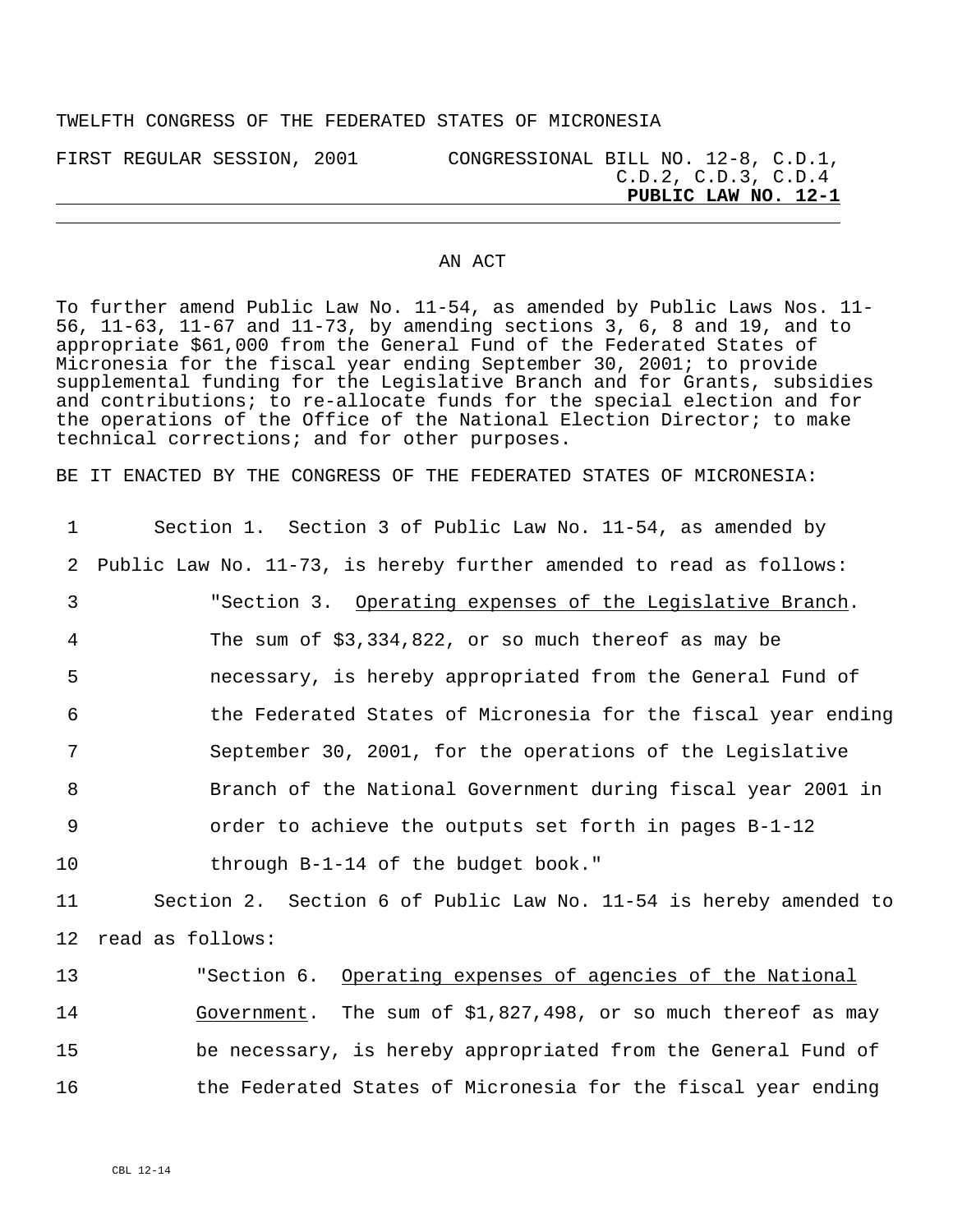1 2 3 4 5 6 7 8 9 10 11 12 13 14 15 16 17 18 19 20 21 22 23 24 25 September 30, 2001, for the operations of the following boards, commissions and agencies during fiscal year 2001. The sum appropriated by this section shall be apportioned as follows: (1) Micronesian Fisheries Authority \$441,795 for the outputs set forth in pages E-1-5 through E-1- 7 of the budget book. (2) Board of Regents - COM-FSM \$78,960 for the outputs set forth in page E-2-4 of the budget book. (3) FSM Coconut Development Authority \$137,258 for the outputs set forth in page E-3-4 of the budget book. (4) FSM Banking Board \$158,005 for the outputs set forth in page E-4-4 of the budget book. (5) FSM Postal Service \$610,480 for the outputs set forth in pages E-5-5 through E-5- 6 of the budget book; PROVIDED that, prior to October 1, 2000, the FSM Postal Service provides to the Committee on Judiciary and Governmental Operations of the Congress of the Federated States of Micronesia, through its chairman, a full allocation of the funds appropriated across such outputs, with related deliverables. (6) FSM National Fisheries Corporation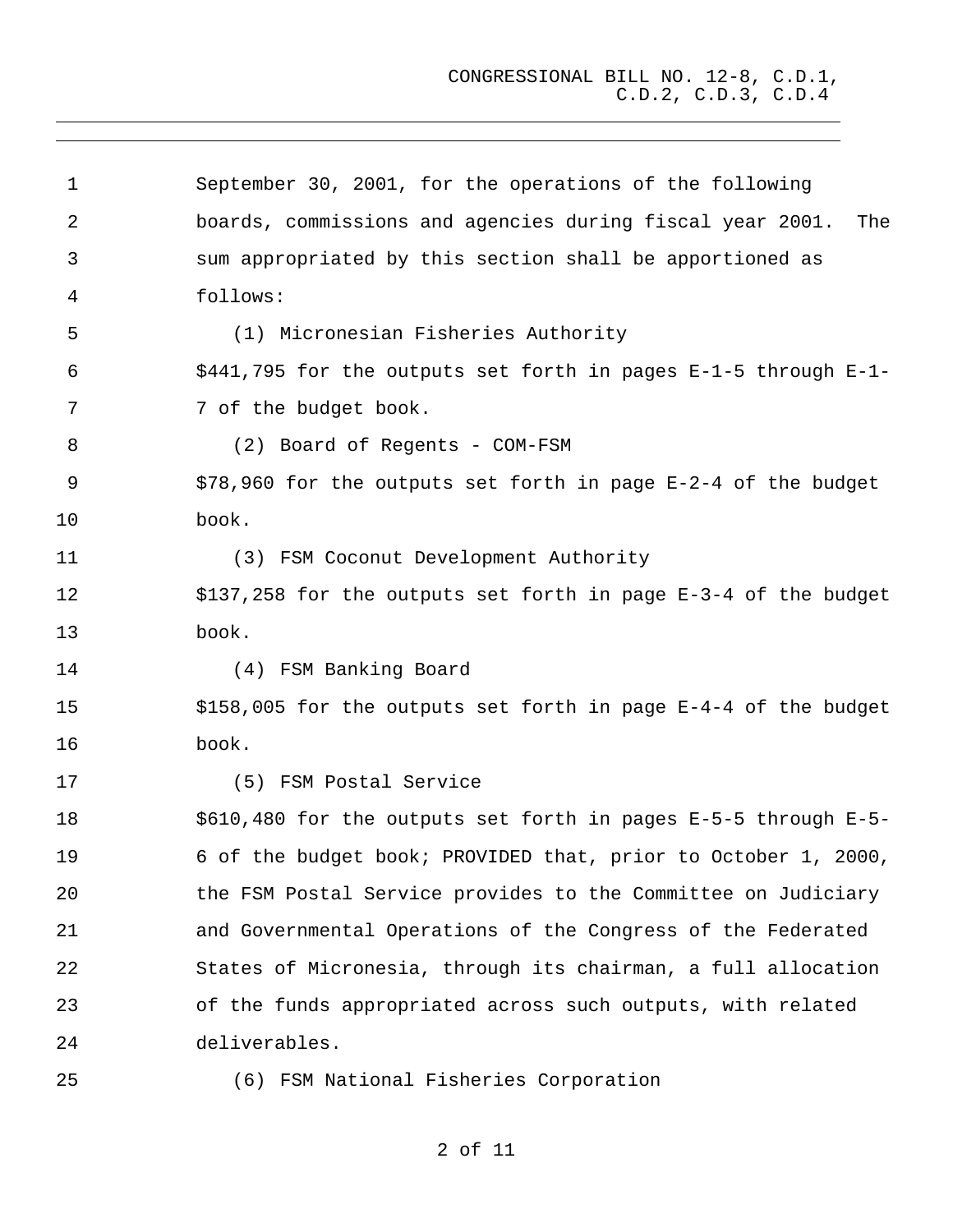1 2 3 4 5 6 7 8 9 \$275,000 to subsidize the flight operations of the National Fisheries Corporation and repayment of OPIC loan. (7) Office of the National Election Director \$126,000 for operations of the Office of the National Election Director through September 30, 2001, and for payment of outstanding bills from prior elections." Section 3. Section 8 of Public Law No. 11-54, as amended by Public Laws Nos. 11-67 and 11-73, is hereby further amended to read as follows: 10 11 12 13 14 15 16 17 18 19 20 21 22 23 24 25 "Section 8. Grants, subsidies and contributions. The sum of \$3,856,248, or so much thereof as may be necessary, is hereby appropriated from the General Fund of the Federated States of Micronesia for the fiscal year ending September 30, 2001, for the following grants, subsidies and contributions during fiscal year 2001. The sum appropriated by this section shall be apportioned as follows: (1) Department of Foreign Affairs (a) Forum Secretariat................  $\zeta$  35,000 (b) The Pacific Community........... 30,000 (c) South Pacific Regional Environmental Program (SPREP) ............... 7,375 (d) United Nations Economic and Social Commission for Asia and the Pacific (ESCAP) .................................... \$ 5,000 (e) UN membership fees.............. 80,000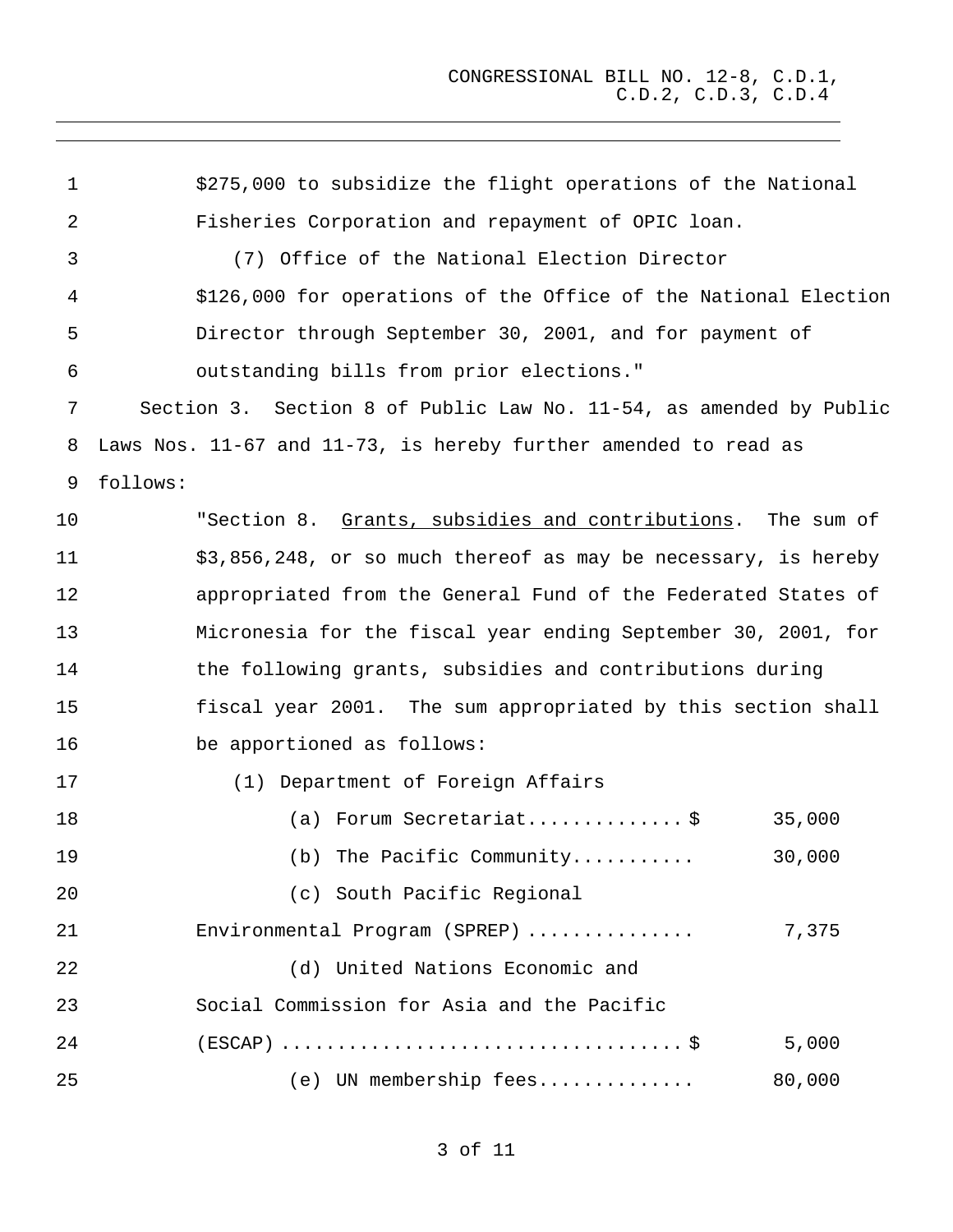| $\mathbf 1$ | (f) East West Center                      | 10,000  |
|-------------|-------------------------------------------|---------|
| 2           | (2) Department of Economic Affairs        |         |
| 3           | (a) Pacific Island Development            |         |
| 4           |                                           | 15,000  |
| 5           | (b) Forum Fisheries Agency (FFA)          | 21,000  |
| 6           | (c) UN Development Program                | 3,000   |
| 7           | (d) Coord. Commission for Offshore        |         |
| 8           | Mineral Prospecting (CCOMP)               | 8,000   |
| $\mathsf 9$ | (e) Plant Protection Program              | 60,000  |
| 10          | (f) Pacific Asian Travel                  |         |
| 11          | Association                               | 5,000   |
| 12          | (g) FSM Giant Clam Culture                | 11,440  |
| 13          | (h) FSM Coastal Fisheries Consortium      | 11,702  |
| 14          | (i) National Plant Protection and         |         |
| 15          | Quarantine Communication                  | 29,700  |
| 16          | (j) International Pepper Association      | 15,000  |
| 17          | (k) EMPAT Phase II - reappropriate        |         |
| 18          | lapsed funds                              | 113,245 |
| 19          | (1) NFC-OPIC loan payment, PROVIDED       |         |
| 20          | THAT the Department of Finance and        |         |
| 21          | Administration shall release these funds  |         |
| 22          | issued to the holder of the loan only  \$ | 143,212 |
| 23          | (3) Department of Health, Education and   |         |
| 24          | Social Affairs                            |         |
| 25          | (a) UN Fund for Population Activity       |         |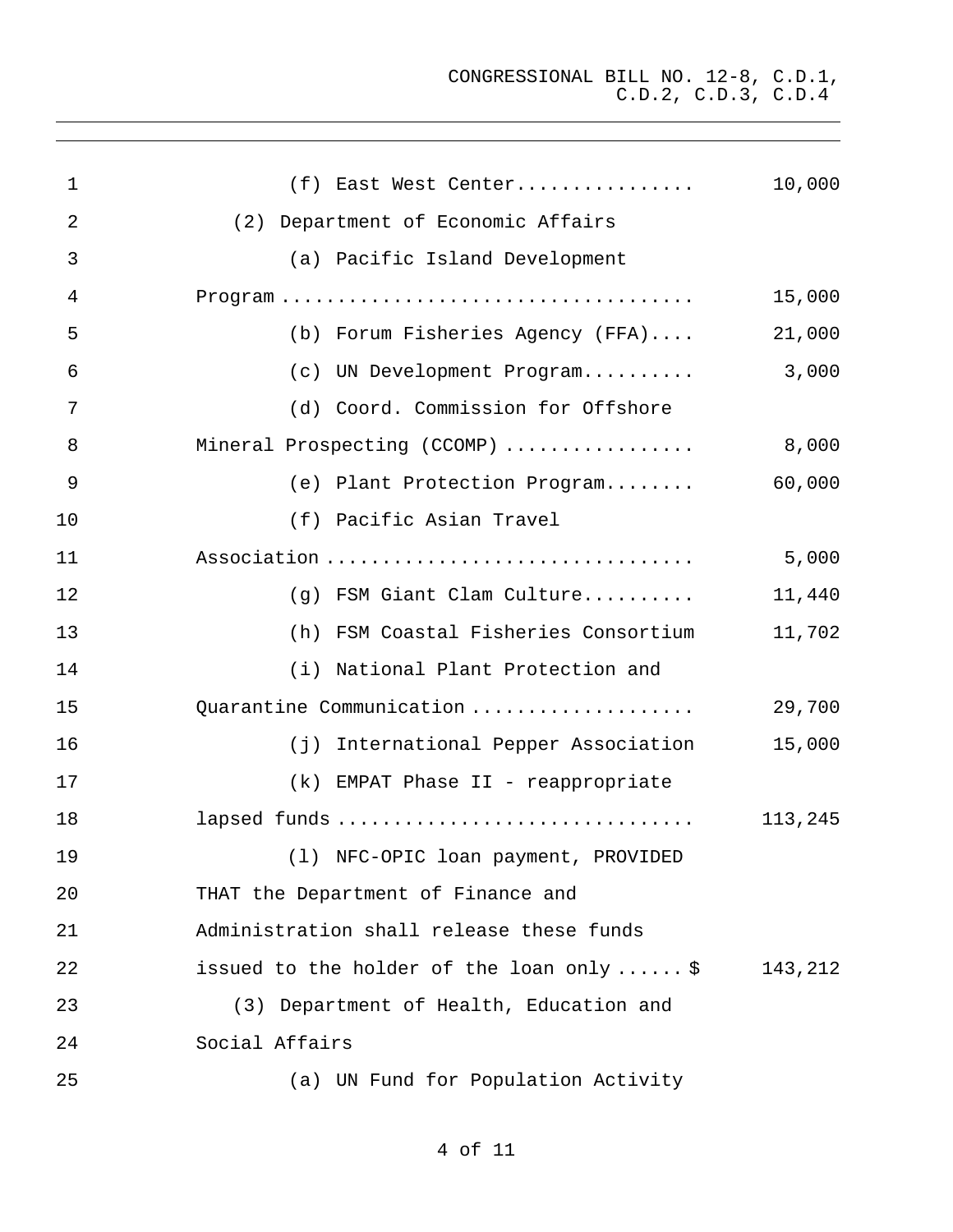| $\mathbf{1}$ |                                             | 3,000   |
|--------------|---------------------------------------------|---------|
| 2            | (b) Aid to non-public schools               | 400,000 |
| 3            | (c) Financial assistance for students       |         |
| 4            | studying at CMI and PCC, PROVIDED that the  |         |
| 5            | program of study is not available at COM    |         |
| 6            | National or State campuses                  | 50,000  |
| 7            | (d) Continental Airlines Scholarship        | 35,000  |
| 8            | (e) World Health Organization (WHO).        | 41,385  |
| 9            | (f) National Board of Nursing               | 38,000  |
| 10           | (g) Pacific Islands Health Officers         |         |
| 11           | Association (PIHOA)                         | 20,000  |
| 12           | (h) National Close-Up Local Program.        | 5,000   |
| 13           | (i) FSM Amateur Sports Association          | 35,000  |
| 14           | (j) Third FSM Games in Yap                  | 550,000 |
| 15           | (k) Pohnpei Agriculture and Trade           |         |
| 16           |                                             | 40,000  |
| 17           | (4) Department of Justice; PROVIDED that,   |         |
| 18           | no funds appropriated for Joint Law         |         |
| 19           | Enforcement purposes may be used for travel |         |
| 20           | or to purchase vehicles:                    |         |
| 21           | Kosrae Joint Law Enforcement<br>(a)         | 70,000  |
| 22           | Pohnpei Joint Law Enforcement \$<br>(b)     | 140,000 |
| 23           | Chuuk Joint Law Enforcement<br>(c)          | 160,000 |
| 24           | (d) Yap Joint Law Enforcement               | 90,000  |
| 25           | Department of Transportation,<br>(5)        |         |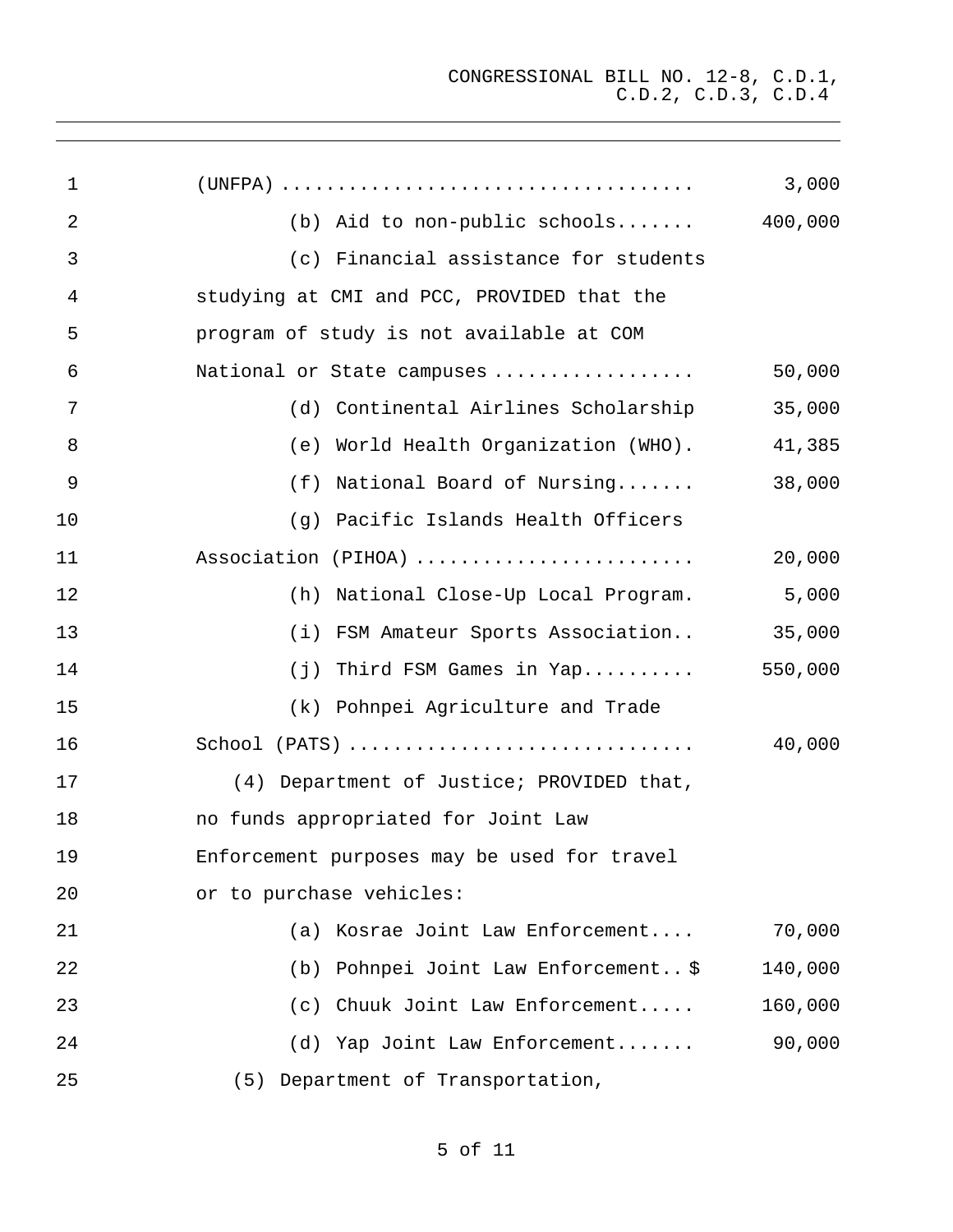| $\mathbf 1$ | Communication and Infrastructure     |         |
|-------------|--------------------------------------|---------|
| 2           | (a) Asia Pacific Telecommunity       | 9,000   |
| 3           | (b) International Telecommunication  |         |
| 4           |                                      | 57,639  |
| 5           | (c) International Civil Aviation     |         |
| 6           | Organization                         | 28,050  |
| 7           | (d) Micronesian Shipping Commission. | 10,000  |
| 8           | (e) Infrastructure Development       |         |
| 9           |                                      | 270,000 |
| 10          | (6) Coconut Development Authority    |         |
| 11          | (a) Copra Subsidy                    | 200,000 |
| 12          | (b) Asia Pacific Coconut Community   | 20,500  |
| 13          | (7) Other grants, subsidies and      |         |
| 14          | contributions                        |         |
| 15          | (a) Kosrae Judiciary                 |         |
| 16          | $(i)$ unrestricted                   | 30,000  |
| 17          | (ii) law school scholarships         | 35,000  |
| 18          | (b) Pohnpei Judiciary                | 90,000  |
| 19          | (c) Chuuk Judiciary                  | 90,000  |
| 20          | (d) Yap Judiciary                    |         |
| 21          | (i) unrestricted                     | 55,000  |
| 22          | (ii) law school scholarships \$      | 15,000  |
| 23          | COM Treaty Obligation<br>(e)         | 25,000  |
| 24          | Micronesian Legal Services<br>(f)    |         |
| 25          | Corporation                          | 150,000 |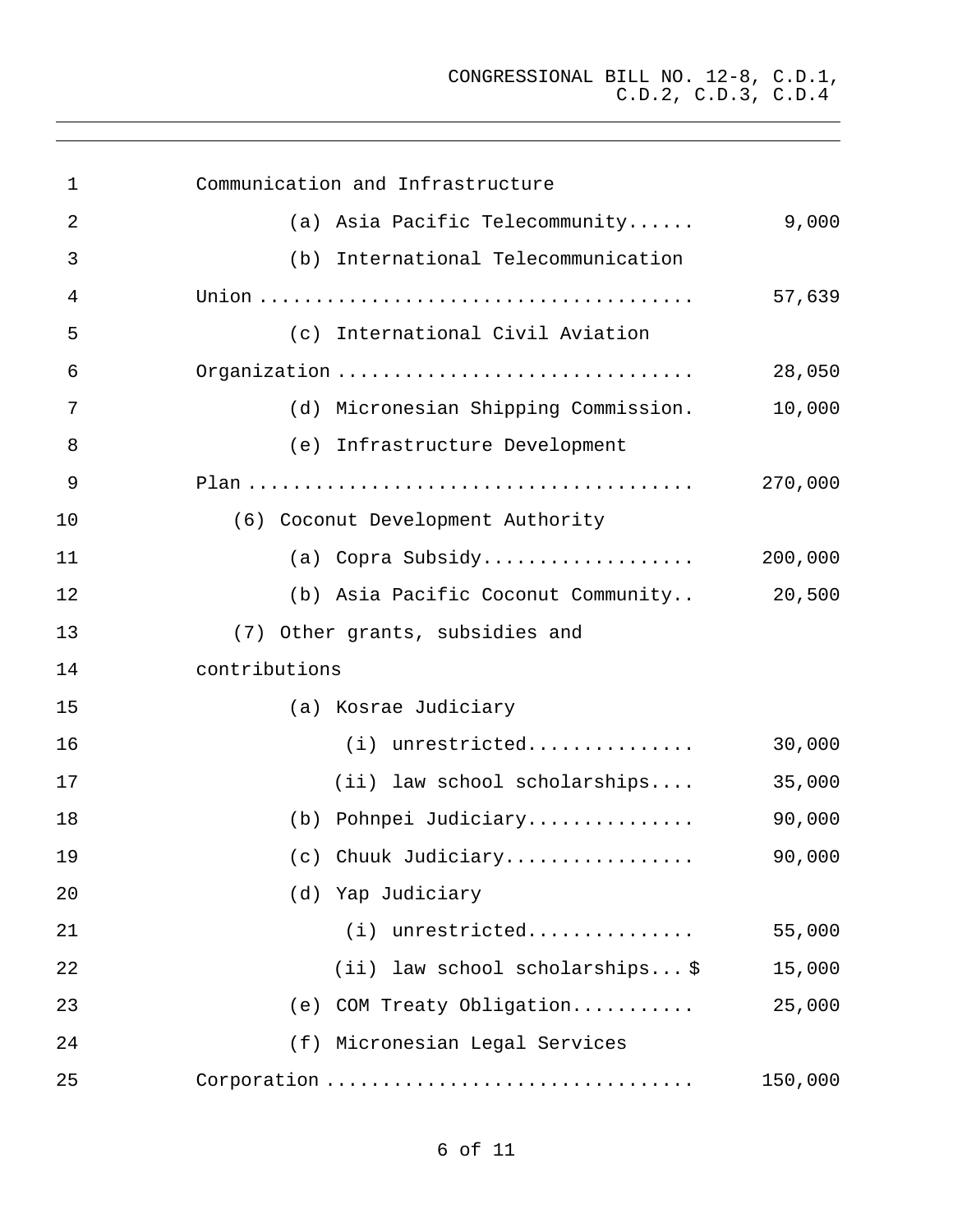| $\mathbf{1}$    | (g) National Elections for Congress                                   |
|-----------------|-----------------------------------------------------------------------|
| 2               | and Constitutional Convention Delegates,                              |
| 3               | PROVIDED THAT none of these funds shall be                            |
| 4               | obligated for any expense, including                                  |
| 5               | personnel expenses, incurred after                                    |
| 6               | 259,000                                                               |
| 7               | (h) Pre-Constitutional Convention<br>30,000                           |
| 8               | (i) Constitutional Convention<br>100,000                              |
| 9               | (j) Micronesian Red Cross Society 67,000                              |
| 10              | (k) Special election to be held                                       |
| 11              | June 30, 2001, for Pohnpei State Election                             |
| 12              | District No. 2 representative to Congress;                            |
| 13              | PROVIDED THAT none of these funds shall be                            |
| 14              | obligated for any expense, including                                  |
| 15              | personnel expenses, incurred after                                    |
| 16              | August 15, 2001<br>15,000                                             |
| 17              | $(1)$ Mobil Games $2001$<br>19,000"                                   |
| 18              | Section 4. Section 19 of Public Law No. 11-54, as amended by          |
| 19              | Public Laws Nos. 11-56, 11-67 and 11-73, is hereby further amended to |
| 20 <sub>o</sub> | read as follows:                                                      |
| 21              | "Section 19. Allotment and management of funds and lapse              |
| 22              | date.                                                                 |
| 23              | (1) General Provisions.                                               |
| 24              | (a) All funds appropriated by this act shall be                       |
| 25              | allotted, managed, administered, and accounted for in                 |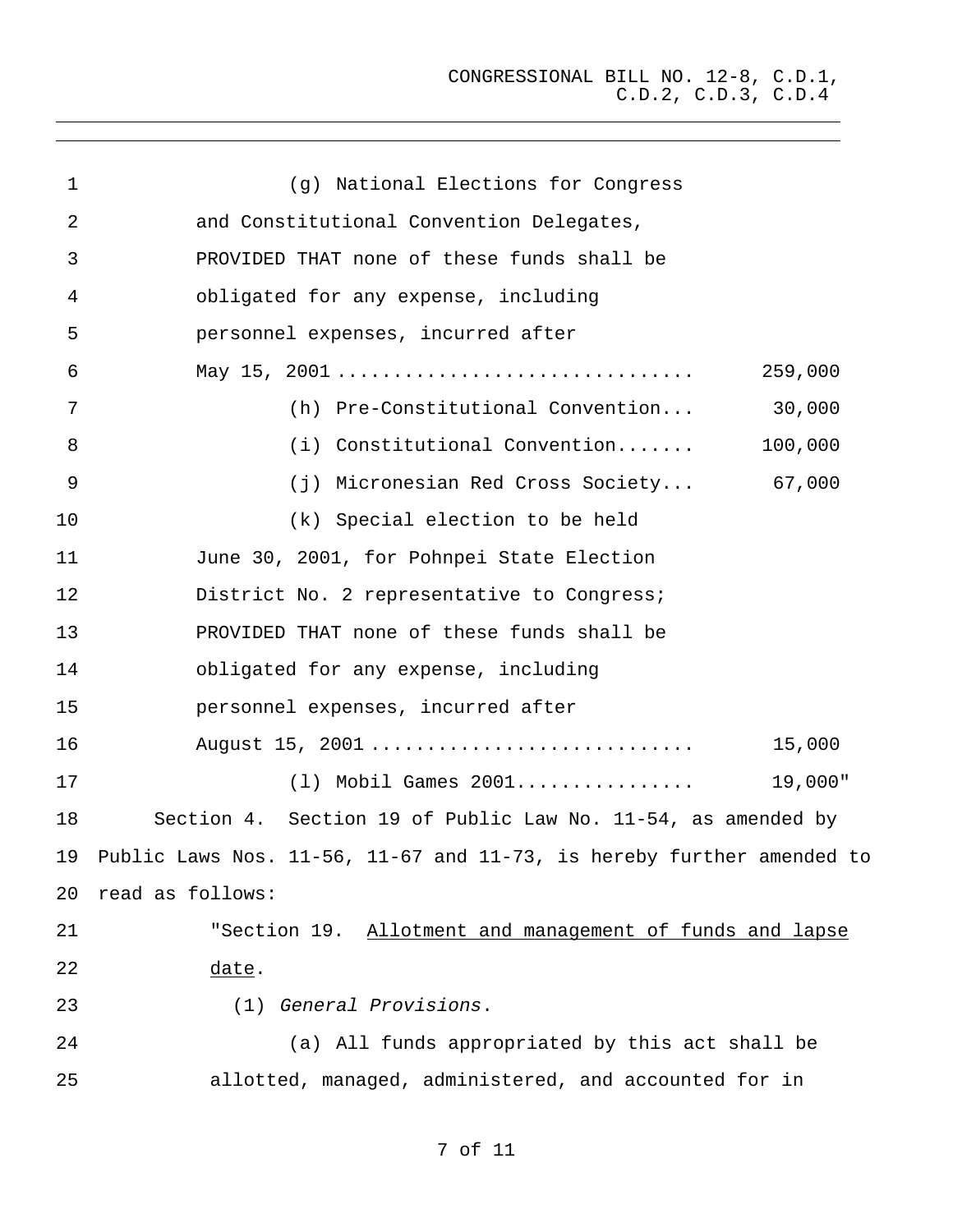1 2 accordance with applicable law, including, but not limited to, the Financial Management Act of 1979.

3 4 5 6 7 (b) The allottees shall be responsible for ensuring that these funds, or so much thereof as may be necessary, are used solely for the purpose specified in this act, and that no obligations are incurred in excess of the sum appropriated.

8 9 10 11 12 13 (c) No purchase order or contract for the purchase of a fixed asset with a value of \$1,000 or more shall be approved until the property inventory records of the requesting entity are updated, current, and on file with the Department of Finance and Administration, in accordance with law.

14 15 16 17 18 19 (d) No purchase order or contract for the purchase of photocopying equipment, computers, or vehicles shall be approved until the requesting department or branch of government has on file, with the Department of Finance and Administration, a plan for the centralized maintenance of such equipment, computers and vehicles.

20 21 22 23 24 25 (2) Specific provisions. Within section 15, the funds appropriated to Pohnpei State under subsection (2) of this act and the funds appropriated to Chuuk State under subsection (3) of this act shall be retained in the General Fund of the Federated States of Micronesia until a scholarship recipient is identified to the President or the

8 of 11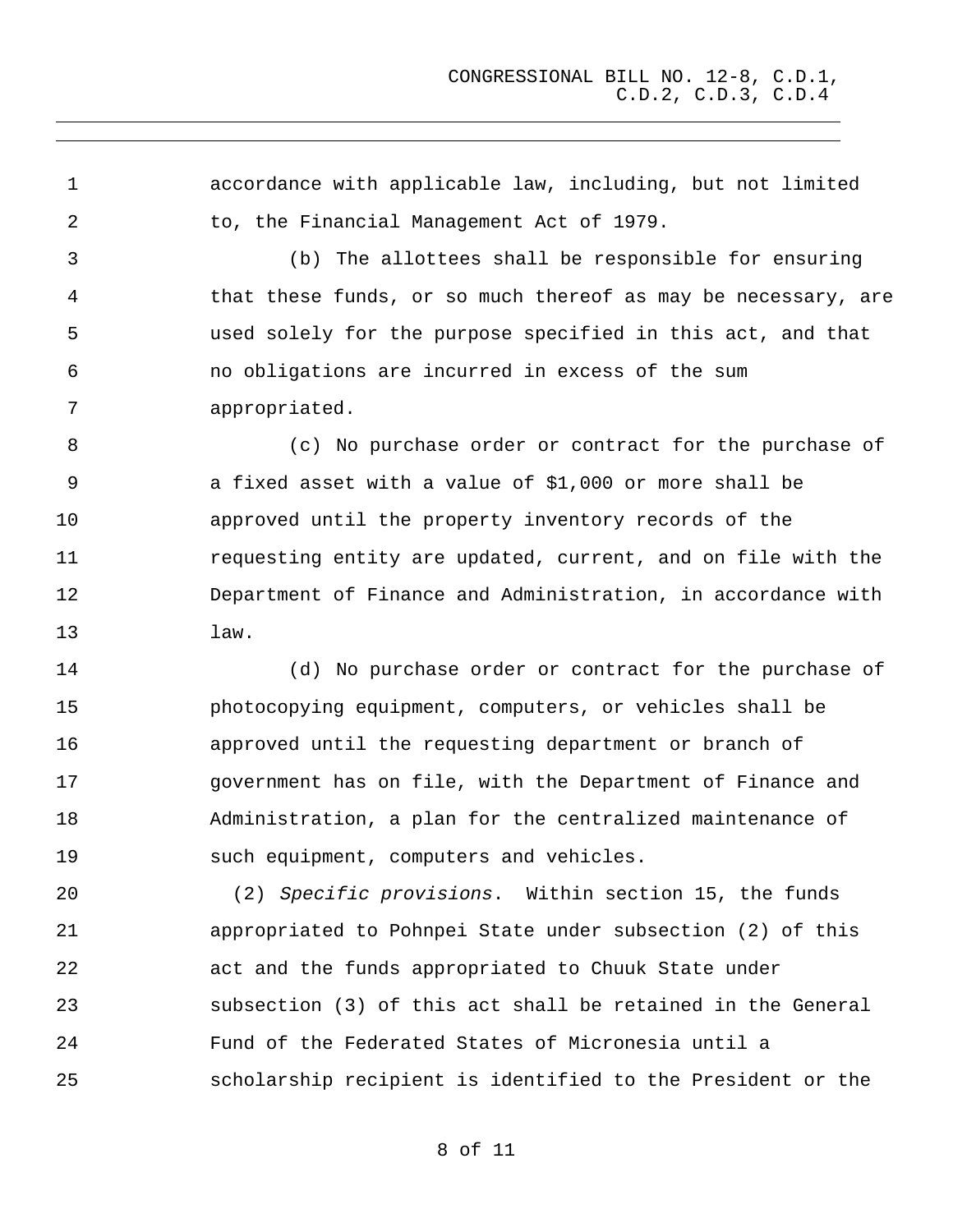| 1  | President's designee, at which time scholarship funds in the  |
|----|---------------------------------------------------------------|
| 2  | amount of the scholarship award shall be disbursed directly   |
| 3  | to the educational institution in the form of a two-party     |
| 4  | check payable to both the scholarship recipient and the       |
| 5  | educational institution he or she is attending.               |
| 6  | (3) Allottees. The allottees of the funds appropriated by     |
| 7  | this act are as follows:                                      |
| 8  | (a) section 2 - the allottee of these funds shall be          |
| 9  | the President of the Federated States of Micronesia;          |
| 10 | (b) section 3 - the allottee of these funds shall be          |
| 11 | the Speaker of the Congress of the Federated States of        |
| 12 | Micronesia;                                                   |
| 13 | $(c)$ section $4$ - the allottee of these funds shall be      |
| 14 | the Chief Justice of the Supreme Court of the Federated       |
| 15 | States of Micronesia;                                         |
| 16 | (d) section 5 - the allottee of these funds shall be          |
| 17 | the Public Auditor;                                           |
| 18 | (e) sections 6 through 16 - the allottee of these             |
| 19 | funds shall be the President of the Federated States of       |
| 20 | Micronesia or his designee; EXCEPT THAT for the following     |
| 21 | subsections of sections 6 through 16 of this act, the         |
| 22 | allottees shall be:                                           |
| 23 | (i) section 8, subsection $(4)$ - the allottee of             |
| 24 | these funds shall be the Governor of the respective State, or |
| 25 | his designee;                                                 |

9 of 11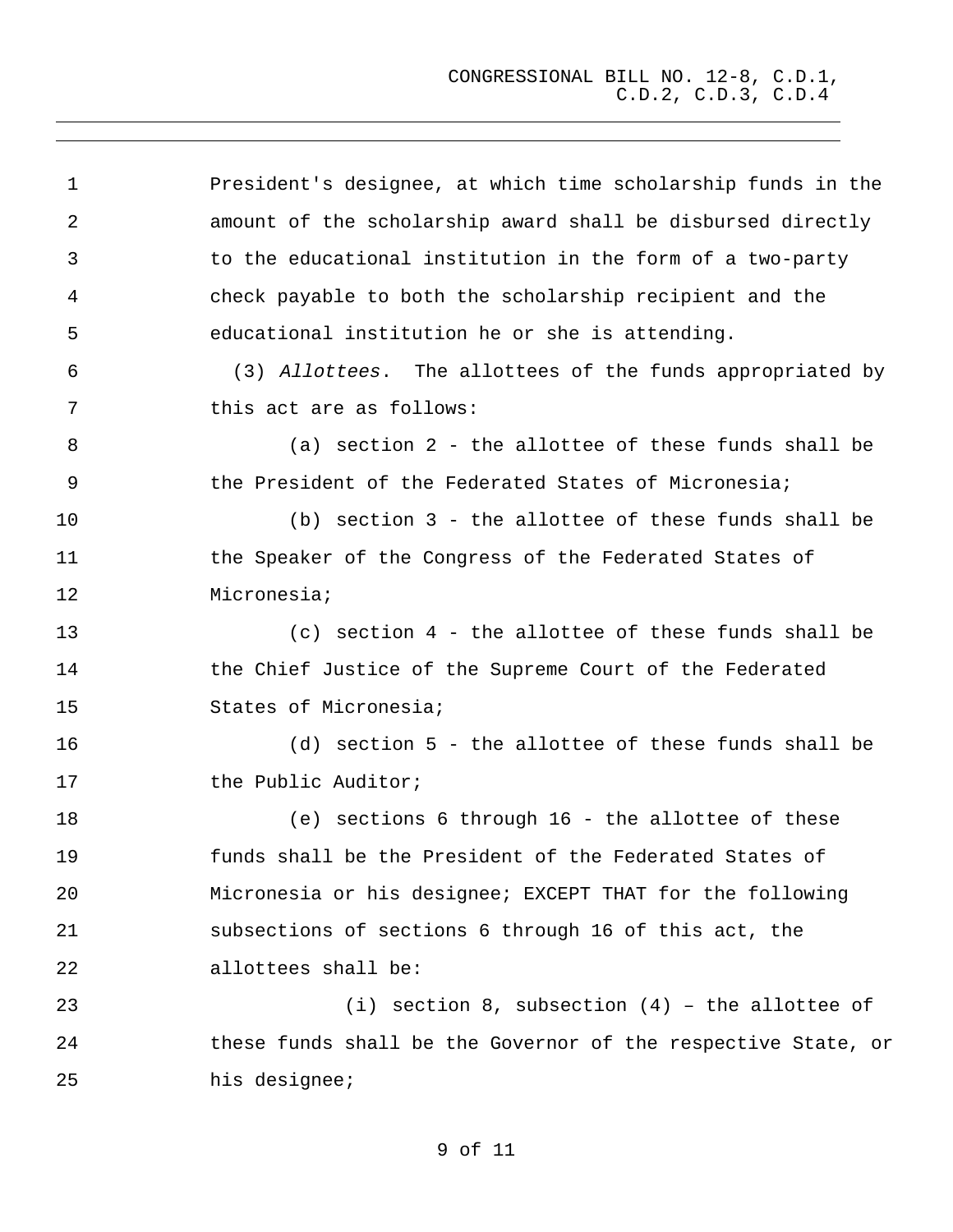1 2 3 4 5 6 7 8 9 (ii) section 8, subsection  $(5)(f)$  - the allottee of these funds shall be the Secretary of the Department of Transportation, Communication and Infrastructure; (iii) section 8, subsection  $(7)(a)$ ,  $(b)$ ,  $(c)$  and (d) – the allottee of these funds shall be the Chief Justice of the respective State; (iv) section 13, subsection (2) – the allottee of these funds shall be the President of the College of Micronesia-FSM; 10 11 12 13 14 15 16 17 18 19 20 21 22 23 24 25  $(v)$  section 15, subsections  $(1)$ ,  $(2)$ ,  $(3)$  and  $(4)$ – the allottee of these funds shall be the Governor of the respective State. (vi) section 16, subsection  $(8)(a)$  - the allottee of these funds shall be the Governor of Yap State. (vii) section 16, subsection  $(8)(b)$  - the allottee of these funds shall be the Chuuk State Commission on Improvement Projects. (4) Lapse date. The authority of the allottees to obligate funds appropriated by this act shall lapse as of September 30, 2001; EXCEPT THAT the authority of the allottee to obligate funds appropriated under subsection (5)(f) of section 8 for Yap Outer Islands shall lapse as of September 30, 2002, and the authority of the allottee to obligate funds appropriated by section 15(4) for post secondary assistance for the State of Yap shall not lapse."

## 10 of 11